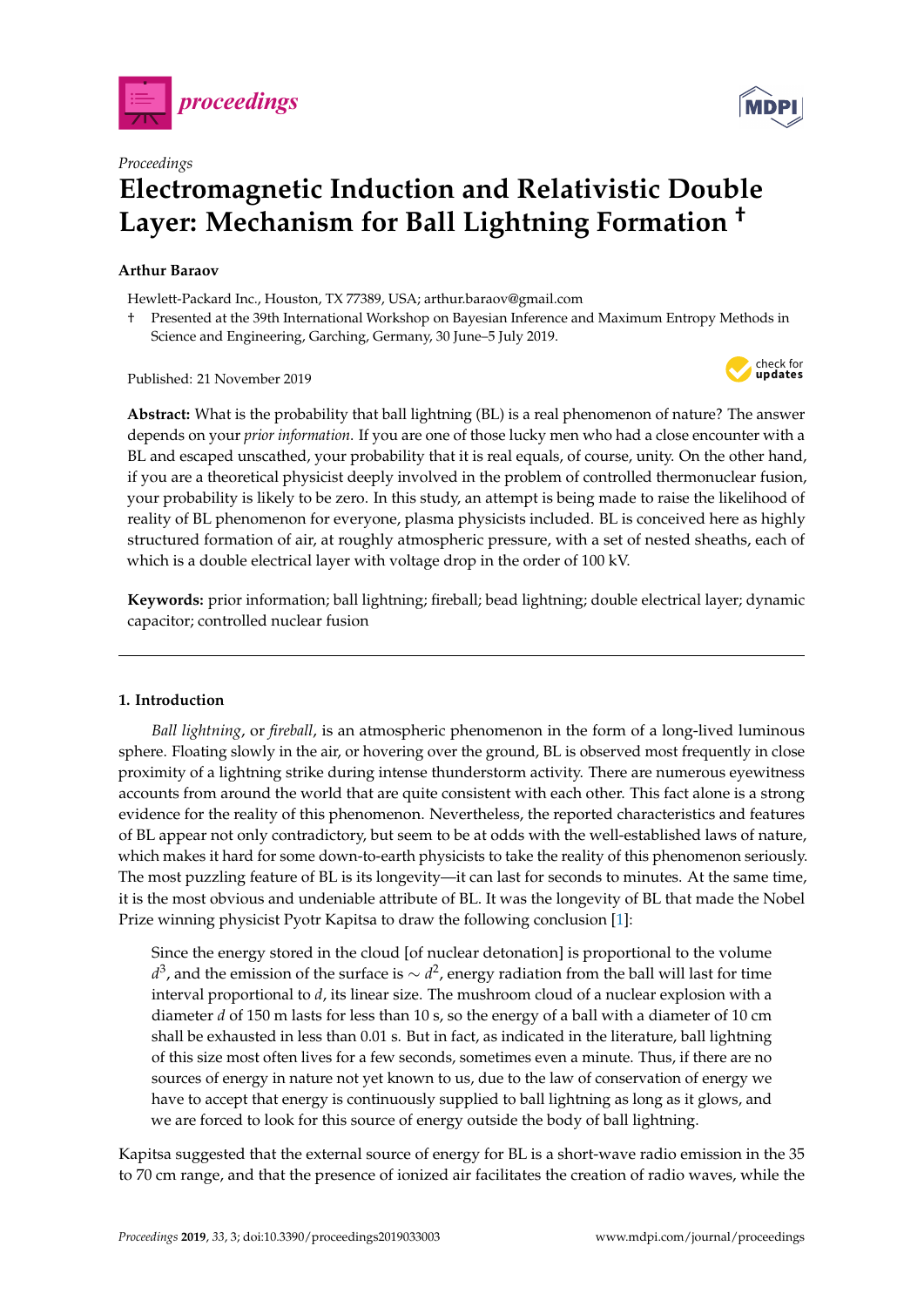causative agent of these oscillations is the strike of a thunderbolt. However, despite numerous attempts, no one ever succeeded in detecting the indicated radio emission.

If we are to assert that the energy of BL is self-contained, we are confronted with a baffling feature of BL in the form of incredibly high density of energy content. Based on eyewitness reports, the energy content of most fireballs must be in the order of 10 or 100 kJ. However, a few sightings were reported in the literature which suggests that the energy of a fireball can be as high as 10 MJ or even higher. The most widely known evidence for the possibility of extraordinary high density of energy stockpiled in a BL is the publication in *The Daily Mail* on Nov 5, 1936 of a letter to the editor from one Mr. W. Morris with a title *A thunderstorm mystery* [\[2\]](#page-9-1):

Sir, during a thunderstorm I saw a large, red hot ball come down from the sky. It struck our house, cut the telephone wires, burnt the window frame, and then buried itself in a tub of water which was underneath. The water boiled for some minutes afterwards, but when it was cool enough for me to search I could find nothing in it...

Specific heat of water is about 4 200 J/kg·K, so, if water in the amount of 18 liters (four British gallons, as indicated in the letter) was heated from, say, 20◦ C to the boiling point of 100◦ C, it follows that the energy of the BL was over 6 MJ. To visualize the enormity of this energy for a small globular object of 10 cm in diameter, which is capable of hovering freely over the ground, suffice to note that it matches the kinetic energy of a 5-ton truck dashing at 176 km/h! Just think of the destructive power of this "bullet". Is it possible to fit somehow that much energy in a luminous ball of air weighing less than one gram? For instance, what temperature is required in order to dissociate all the  $N<sub>2</sub>$  and  $O<sub>2</sub>$  molecules in one gram of air, then singly ionize all nitrogen and oxygen atoms, and, finally, bring the thermal energy of the resulting plasma to 6 MJ? Simple calculations point to a temperature of nearly 4, 000, 000◦ K. Yet, according to eyewitness reports, BL does not produce a marked sensation of heat at arm's length or even closer!

Kapitsa's assertion about the source of BL energy being outside its body is based on the premise that fireball is nothing but a fully ionized air, i.e., a regular plasma. So, it overlooks the idea that the energy in question could be, quite simply, ordinary kinetic energy of ultrarelativistic electrons, the motion of which is *coordinated* in some intricate way at the inception of a fireball. In other words, perhaps BL is not your ordinary plasma, but rather a *highly structured* object comprised of both neutral and charged particles. Nurbey Gulia, the inventor of the so-called *superflywheel*, disagrees with the main thesis of Kapitsa that the source of energy in BL is to be sought outside its body. He gives a number of compelling objections to the model in general, and then proceeds to suggest that BL is a kind of plasma flywheel created by nature itself [\[3\]](#page-9-2). And that is precisely what we hope to demonstrate on the following pages, concluding with a fairly detailed experimental schema for creating fireballs in a lab to test the idea. But our "fire flywheel" will differ profoundly from its mechanical cousin.

#### **2. In Search for a Mechanism of High Energy Accumulation in BL**

Consider an annular glass tube of small cross-section. The tube is evacuated to a high vacuum, and there is a free electron inside it that can slide along the tube with no friction. Suppose there is a magnetic field, which is orthogonal to the plane of the ring and distributed uniformly through space. Let the magnetic induction rise from zero to  $B<sub>a</sub> = 1.5$  T (magnetic field in the vicinity of lightning discharge channel can reach this level). How much energy will our free electron acquire? Electron's motion is determined by the second law of motion and the law of electromagnetic induction:

$$
eE_{vrtx} = \frac{d p}{dt}, \quad 2\pi R E_{vrtx} = \frac{d(\pi R^2 B)}{dt},
$$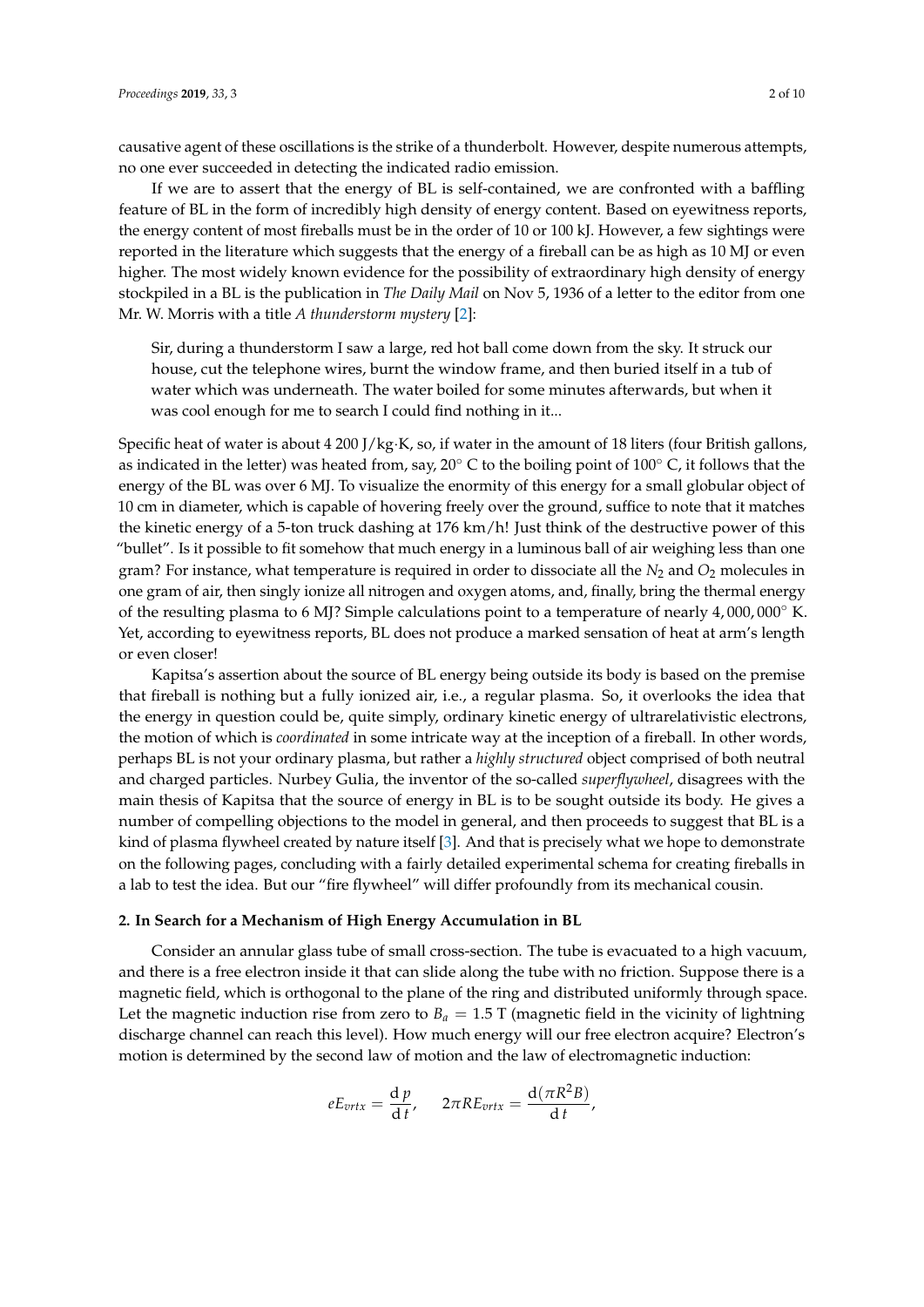where *e* and *p* are electron's charge and momentum, respectively, *Evrtx* is a vortex electric field, and *R* is the radius of the ring. With the assumption that the electron was initially at rest, this yields

$$
p = \frac{eRB}{2}.\tag{1}
$$

Now, recalling the relationship between the momentum and the energy of relativistic particles,  $(m_0c^2)^2 + (pc)^2 = E^2$ , for the kinetic energy of the electron at the height of its acceleration we have:

$$
K = E - m_0 c^2 = (\sqrt{1 + \alpha^2} - 1) m_0 c^2, \text{ where } \alpha \equiv \frac{e R B_a}{2 m_0 c}.
$$
 (2)

Substituting  $R = 0.05$  m and  $B_a = 1.5$  T into this equation, we get  $K = 10.7$  MeV. That is, our electron accumulates kinetic energy in the amount comparable to that of deuteron-triton fusion event, 17.6 MeV! This estimate is based on idealized and simplified schema, of course. Nevertheless, the fact that the vortex electric field, which is generated by a lightning discharge, is capable of accelerating a nearby free electron to ultrarelativistic velocities gives us a real hope of understanding how a BL accumulates enormous amount of energy at its inception. Indeed, all is left to do is to demonstrate that, starting with a few random seed electrons, electromagnetic induction can cause an avalanche ionization in the air and accelerate not one, but many electrons, forming in the process a stable configuration of charge particles. This is easier said than done, but we shall give it a try.

The idea of vortex field as the mechanism behind charging BL with energy at its birth is not entirely new [\[4\]](#page-9-3). The betatron model has a serious difficulty though, which boils down to the following. While the magnetic flux through a hypothetical vacuum ring is rising, the electron gains in speed and energy, but when this flux inevitably subsides and vanishes, the electron's speed shall fall back to its original value. That is precisely why electrons must be moved out of the betatron's vacuum chamber as soon as the magnetic flux is peaked. But how does nature prevent electrons from losing all the acquired energy when acceleration turns inevitably to deceleration? We won't find an answer to this question in [\[4\]](#page-9-3) for it is not even raised there. We'll postpone this question for now and answer it later.

Let's try to imagine in outline how fireballs are created in nature. Consider lightning discharge channel as a long straight tube—horizontal when lightning bolt strikes between the clouds, or vertical when lightning hits the ground. It takes only a few microseconds for the discharge current to reach its peak value ∼ 100 kA. Rapidly rising electric current generates a rapidly rising magnetic flux around the streamline. Let the diameter of the discharge channel be  $d = 5$  cm, while the amplitude of the current  $I_a = 200 \text{ kA}$ . Magnetic induction around the discharge channel has its peak value at the surface of the channel,

$$
B_a = \frac{\mu_0 I_a}{\pi d} = \frac{4\pi 10^{-7} \cdot 2 \cdot 10^5}{0.05\pi} = 1.6 \text{ T}.
$$

Consider now a thick toroid, which is tightly embracing the discharge channel. Magnetic field line at any point inside the toroid is perpendicular then to the toroid's cross-section at that point, so we have an intense magnetic flux along the toroid's central line. Suppose a free electron has appeared on the surface of our toroid, and let its frictionless motion be restricted to that surface. Assuming that it was initially at rest, the electron will be spun by a vortex electric field along the perimeter of toroid's cross-section. Assume now that we have not just one, but many such electrons. Then, neglecting the interaction of electrons with each other, each electron will be spun along a poloidal circle, and we'll get a BL in the shape of a... doughnut. We've been looking for a *fireball*, but have found a *firebagel* instead—what a bad luck!

But have we? Even if we get a bagel-shaped glowing object, being highly unstable, it will quickly disintegrate into a few pieces. But why wouldn't it be stable? After all, we know that skillful smokers can easily launch stable rings of smoke into the air, and the rings created by dolphins in the water are so stable that one can play with them as with elastic balls. Why then the ring of electrons rotating rapidly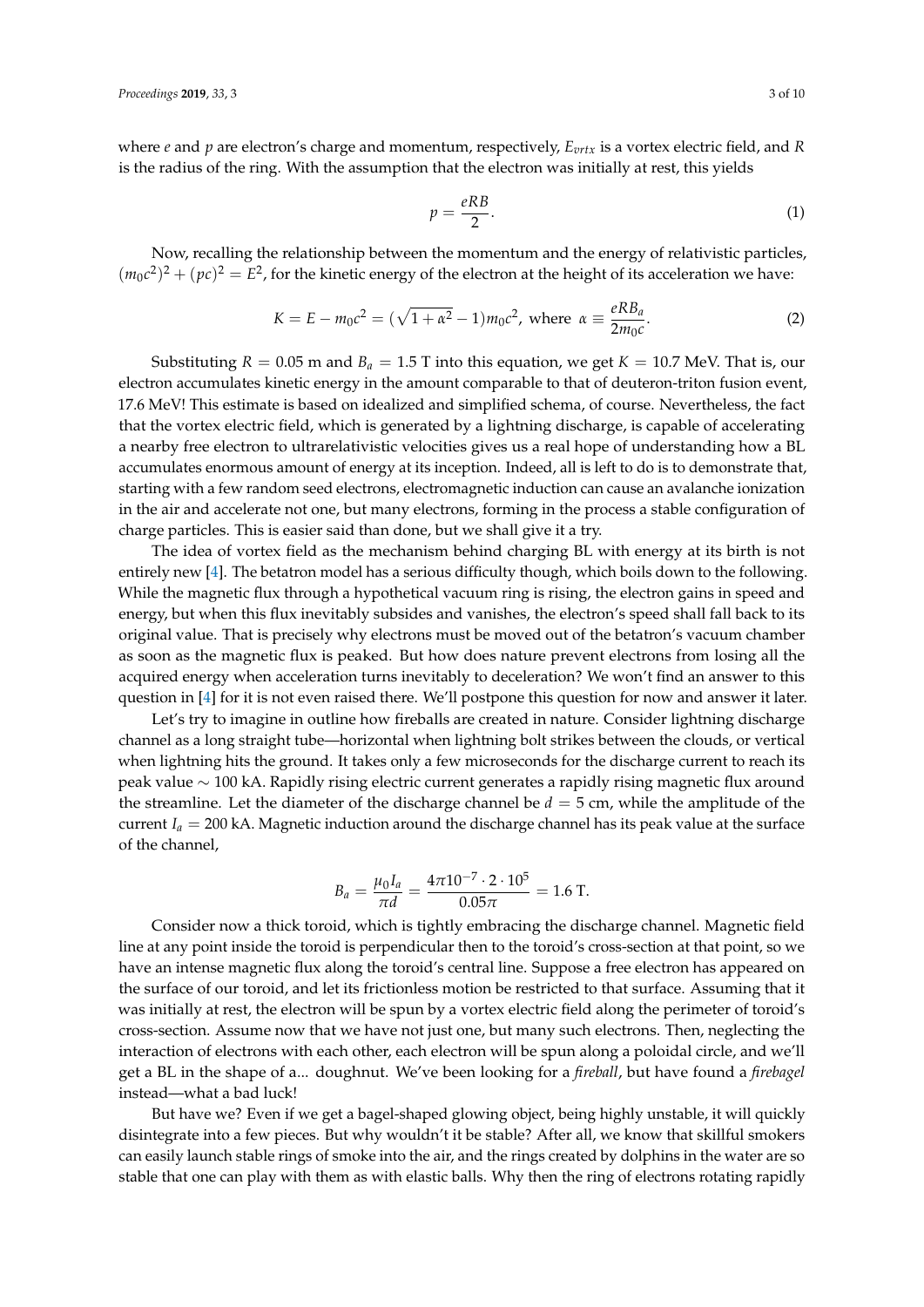along the poloidal tracks on the bagel's surface is lacking topological stability? Well, because the forces that act between these charge particles are quite different—in both nature and scale—from the forces acting between electrically neutral molecules that make up rings created in the water or in the air. Indeed, parallel currents attract each other while anti-parallel currents repel. So, each individual poloidal turn of current tends to expand in the radial direction while the adjacent turns of current attract each other. Such a configuration is, obviously, highly unstable and the slightest violation of symmetry will lead to local constrictions in the bagel, splitting it into several pieces. Perhaps this is how the *bead lightning* is formed—a phenomenon of nature which is even more rare than BL.

At this stage of idealization, where we have extended the freedom of motion of charge particles to the surface of a torus, we are moving away from the betatron model. Electron flux in the betatron is highly rarefied, so ignoring the interaction between the individual charges while deriving the condition of keeping each electron in a *fixed circular* orbit—the so called Widerøe's condition—is quite justified. But the density of charges that is required to form BL is so high that the interaction between the charges cannot be ignored: electric and magnetic forces, as well as direct collisions of charge particles, will alter the trajectory of each particle in unpredictable way. Consequently, each electron is losing its circular orbit and engaging in a complicated pattern of motion, in both poloidal and toroidal directions. That's why the energy, which the electrons gain at the stage of acceleration by the vortex field, cannot be taken away entirely from them when the field changes its direction and deceleration sets in. Indeed, part of the kinetic energy of accelerated electron has already been passed to the *toroidal* component of its velocity, and this part cannot be taken away from it while decelerating in the *poloidal* direction.

#### **3. Field Emission and Balance of Forces**

Imagine a smooth ball made of highly conductive material—copper, for example—in the air. How many excess electrons can hold this ball? It can be charged until the field strength on the surface of the ball has reached the threshold value of 30 kV/cm, at which point air breakdown is triggered. If the ball is in a vacuum, there is no medium for the electrical breakdown to take place in. Nevertheless, the force of electrostatic repulsion of excess electrons, crowded in a thin surface layer on the ball, will become unbearable at some point, and they'll start leaving the ball in a hurry. This phenomenon is called *field emission*. In close to ideal vacuum conditions, field emission won't commence until the field strength on the smooth surface of the ball rises to  $\sim 10^9$  V/m.

How thin is the thin surface layer, where excess electrons keep crowding until they decide that this injustice can no longer be tolerated? And why do they show such longanimity in the first place—why don't they simply run away as soon as we start charging our ball? After all, it seems there are no forces opposing the electrostatic repulsion of excess electrons cramped on the surface of the ball. And, yes, they have gathered there precisely because there are no forces inside the ball to counter their mutual dislike for each other. But as soon as the electrons reach the surface, they—for some mysterious reason—wilt as if an invisible, but very powerful barrier had sprung in front of them. Perhaps these questions may sound childish to some. But a child may ask such a simple question that no adult can answer sensibly. And how do adults answer these childish questions? They say that field emission is a quantum-mechanical effect, refer the inquiring child to the Fowler-Nordheim equation, solving of which—they add—is a highly complicated task. This "explanation" is not particularly illuminating and, frankly, hardly it can convince an electrical engineer or your ordinary physicist.

The retention of free charges on the surface of a conducting body cannot be explained if one assumes that charge carriers are really at rest on the surface of electrified body. In fact, these carriers—electrons in our case—are surely not at rest; they zip around at an average speed of <sup>√</sup> 3*kT*/*me*, which is a whopping 100 km/s at room temperature! And when one of the electrons tries to escape from the crowded company of his brothers, it provokes an instantaneous rearrangement of its neighbors, which is equivalent to the appearance of a virtual mirror charge, resulting in immediate suppression of the attempt to escape. That is, the origin of forces, which hold excess electrons on the surface of a conductor, is of purely *dynamic* nature. The mirror-charge mechanism is, in my opinion,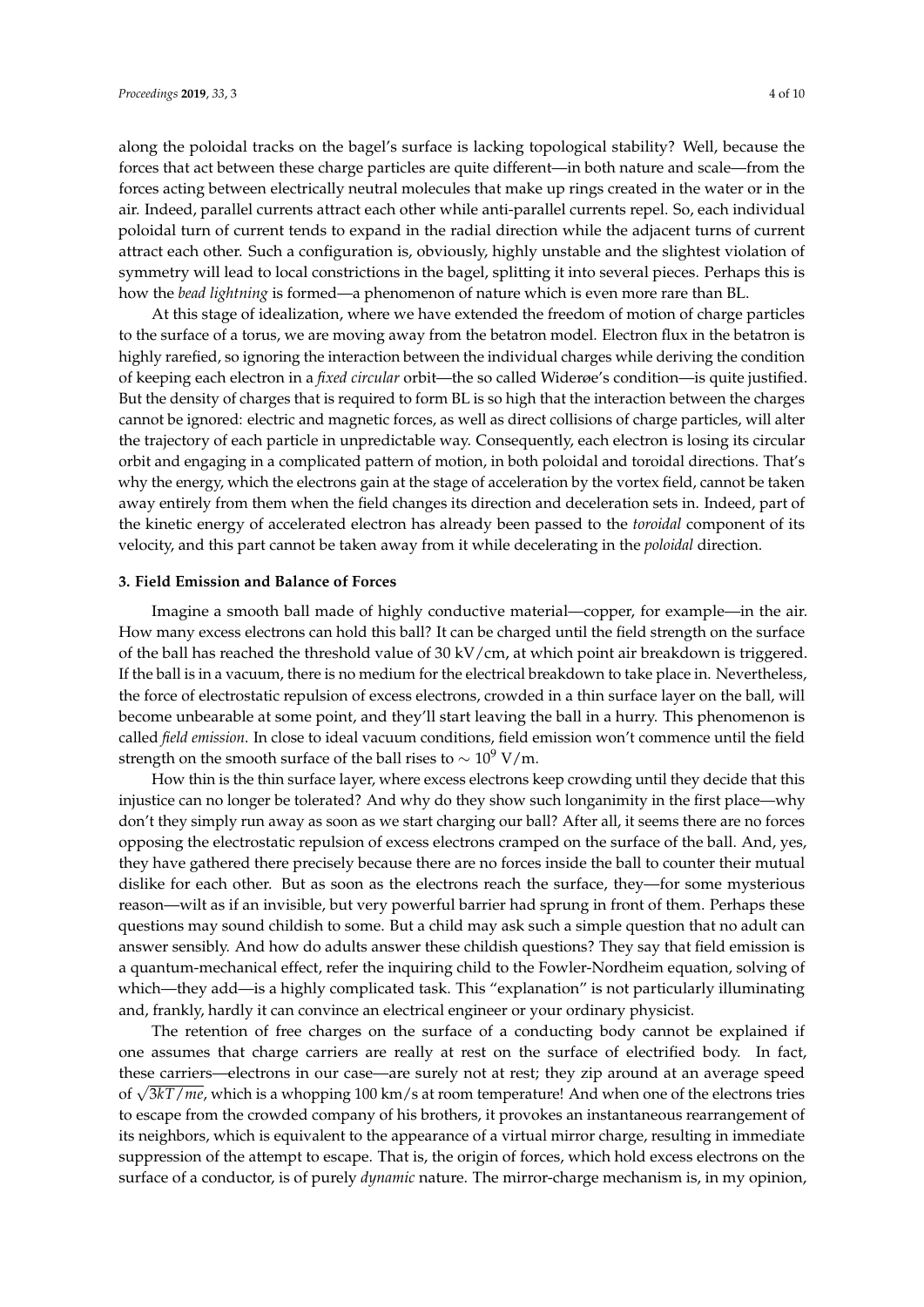the clearest and most convincing explanation for the obstacle that prevents electrons from leaving a negatively charged conducting body. Anyhow, the fact remains whether we can explain it or not: an enormous amount of excess charge can stay on the surface of a conductor in *electrically* equilibrium state, i.e., the carriers of these charges can neither penetrate into the conductor nor escape from it. As the result of this, we get an *electrostatic* charge distribution on the surface of the conductor, and this is the most important thing for us in the whole story.

Suppose we charge our copper ball positively now, i.e., we take electrons from it instead of adding. Then we won't get electron emission, of course, but when a certain level of field strength is reached, the emission of positive ions commence. This level is of the same order as for the electron field emission, i.e.,  $10^9$  V/m. Imagine now that we launch an electron into a circular orbit around the copper ball charged positively to the limit. How much energy this "sputnik" must have in order to stay in the orbit? Let *E<sup>s</sup>* stand for the electric field strength on the surface of the ball. Then electron's motion in the orbit is described by the following equation

$$
eE_s = \frac{K}{R} \left( 1 + \sqrt{1 - \frac{v^2}{c^2}} \right), \text{ i.e. } K = \frac{eE_s R}{\mu}, \tag{3}
$$

where *K* and *v* are electron's kinetic energy and its velocity, respectively;  $\mu \equiv 1 + \sqrt{1 - \frac{v^2}{c^2}}$  $\frac{v^2}{c^2}$  is a factor that varies in narrow limits  $(1 < \mu < 2)$ .

Let  $E_s = 10^9$  V/m, then the energy required for the electron to stay in a circular orbit of radius 5 cm is about 50 MeV. The orbiting electron is losing energy to synchrotron radiation. How long will it take for our electron to lose 90% of its initial energy, i.e., for its energy to fall from 50 MeV to 5 MeV? The intensity of synchrotron radiation for ultrarelativistic electrons ( $\gamma\equiv E/m_0c^2\gg 1$ ) is given by [\[5\]](#page-9-4):

$$
W = \frac{ce^2 \gamma^4}{6\pi\epsilon_0 R^2}.
$$
\n<sup>(4)</sup>

So, the time interval, which takes  $\gamma$  to fall from  $\gamma_1$  to  $\gamma_2$ , is

$$
\tau = -\int_{\gamma_1}^{\gamma_2} \frac{dE}{W} = \frac{2\pi\epsilon_0 R^2 m_0 c}{e^2} \left(\frac{1}{\gamma_2^3} - \frac{1}{\gamma_1^3}\right). \tag{5}
$$

Recalling that electron's rest energy is 0.51 MeV, and substituting  $\gamma_1 = 100$ ,  $\gamma_2 = 10$ ,  $R = 0.05$  m into this equation, we get  $\tau = 50$  s, which is of the right order for the lifespan of fireballs.

To accelerate an electron to 50 MeV via the mechanism of electromagnetic induction in one shot, so to speak, the required change of magnetic flux is so large that it is apparently beyond the ability of the most powerful lightning bolt. However, it should be remembered that the lightning discharge takes place in several steps of rapid succession. There are several direct and return strikes along the path laid by the leader, and each of these surges of current can charge BL with energy. We have estimated earlier that a one-time surge of magnetic induction from zero to a peak value of 1.5 T can spin up electron to 10.7 MeV. So, due to cumulative effect of direct and reverse strikes of lightning, the vortex field can accelerate electrons up to 50 MeV. From the moment of fireball's inception to the point when it catches casual observer's attention, at least a few seconds shall pass. So, it is highly unlikely that the energy of the fastest electrons in any BL to exceed a few dozen MeV. Indeed, even if we assume that an electron with a next to impossible value of 300 MeV (betatron limit) is present in a BL at its inception, it would take only a fraction of a second for its energy to fall to 50 MeV due to synchrotron radiation.

Imagine now that we have launched not one, but a whole lot of electrons along various geodesic lines, which are distributed uniformly all over our copper ball. Assume that this cloud of electrons is confined to a spherical shell of thickness *h*. Due to shielding of positively charged "core" by negative electron cloud, the energy of each electron is determined then by its position in the cloud—the lower the electron orbit the higher its energy. As you have probably guessed by now, huge amounts of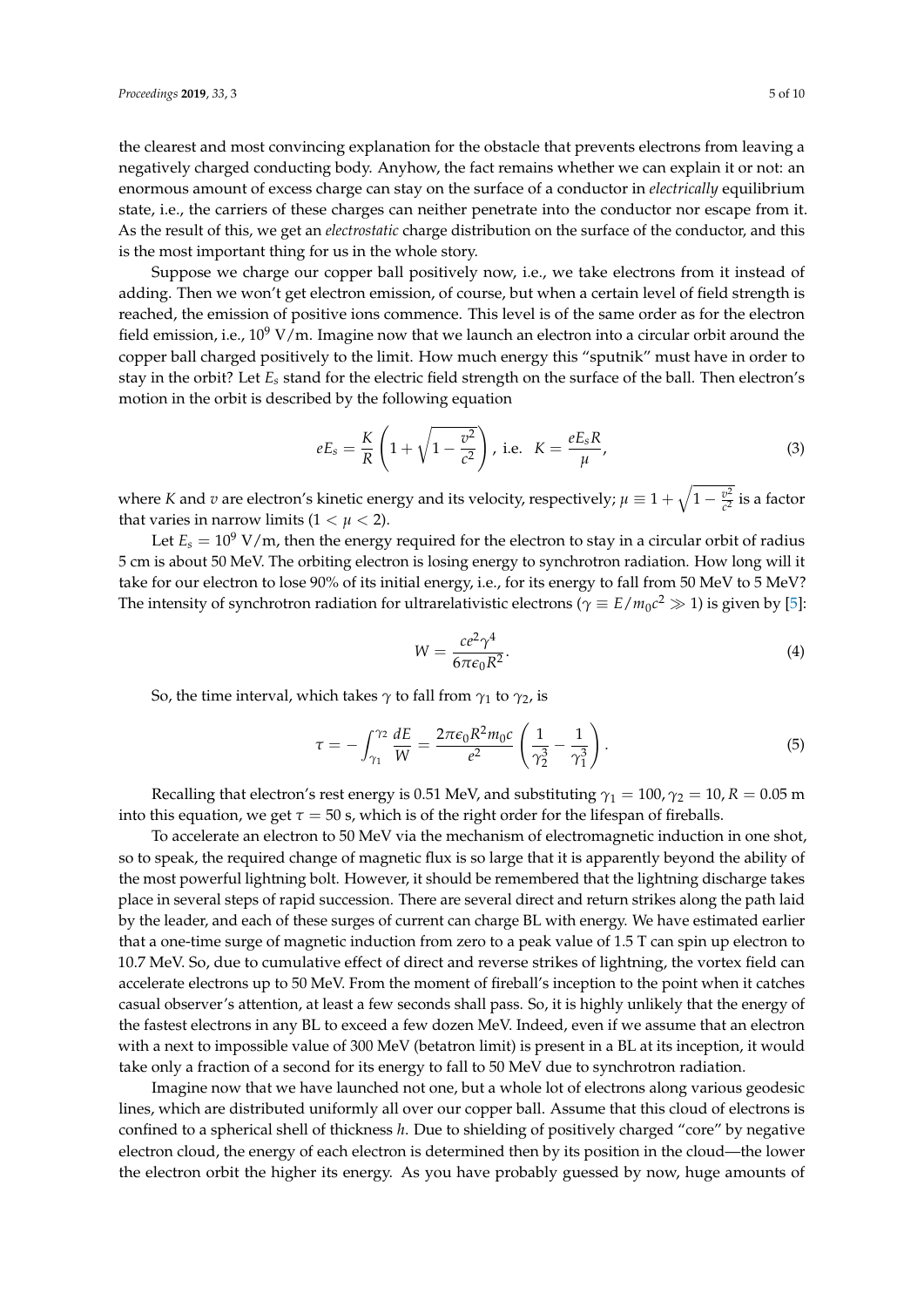energy can be accumulated in systems like this. Moreover, in terms of force balance, this system forms a completely legitimate and stable configuration. Note also that, in addition to the net kinetic energy of electrons, a certain amount of electrostatic energy is accumulated in this *dynamic capacitor*. Let's see which component—the net kinetic energy of electrons or the electrostatic energy of the capacitor—makes greater contribution to the stockpile of energy accumulated in this system.

Suppose a ball, with a uniform distribution of positive charges, *σ*, on its surface, is surrounded by a cloud of electrons orbiting the ball. Let the orbits of electrons lie within a thin shell of thickness *h*  $\ll$  *R*, directly above the surface of the ball, and let, finally, the density of electron distribution be a function of the height of the orbit only:  $n = n(x)$ . The system as a whole might be electrically neutral, or it may have an excess *positive* charge. Consider the neutral case,

$$
\int_0^h e n(x) \, \mathrm{d}x = \sigma. \tag{6}
$$

Due to the assumed symmetry, magnetic forces cancel out. Then, neglecting at this point the possible collisions of electrons, the motion of each electron is determined by play of two opposing forces—the centripetal force of electrostatic attraction to the positive ball and the centrifugal force of inertia:

$$
\frac{e}{\epsilon_0} \left( \sigma - \int_0^x en(x) \, \mathrm{d} \, x \right) = \frac{\mu K(x)}{R},\tag{7}
$$

where  $K(x)$  is electron's kinetic energy in the orbit of hight  $x$ ;  $\mu$  is a function of electron's speed that varies, as noted above, in narrow limits. Therefore, when calculating the net kinetic energy *K*<sub>Σ</sub> of electrons,  $\mu$  can be treated as a constant with some effective value,  $1 < \mu_{eff} < 2$ :

$$
K_{\Sigma} = 4\pi R^2 \int_0^h n(x)K(x) dx = \frac{4\pi R^3}{\mu_{eff}\epsilon_0} \left[ \int_0^h \left( \sigma - \int_0^x en(x) dx \right) en(x) dx \right] = \frac{2\pi R^3 \sigma^2}{\mu_{eff}\epsilon_0}.
$$

We have obtained an interesting result: with a fixed *R*, the total kinetic energy of electrons depends only on the integral of the density function  $n(x)$ , i.e. the details of this function, which are not known, do not matter. Since the field strength on the surface of the ball  $E_s = \sigma/\epsilon_0$ , we may right this result as:

$$
K_{\Sigma} = \frac{2\pi\epsilon_0 R^3 E_s^2}{\mu_{eff}}.\tag{8}
$$

Let  $E_s = 5 \times 10^9$  V/m, then for a ball of radius  $R = 0.05$  m we get  $K_\Sigma \approx 0.6$  MJ. The exact value of electrostatic energy,  $E_c$ , of this system depends, of course, on the details of the density function  $n(x)$ ; regardless, it makes only a small fraction of the energy stored in the system:

$$
E_c < 4\pi R^2 h(\epsilon_0 E_s^2/2) = \mu_{eff} K_\Sigma (h/R) \ll K_\Sigma.
$$
\n(9)

Imagine now that our positively charged copper ball, with a cloud of electrons rapidly revolving around it, is placed inside a copper spherical shell of thickness 1 mm or less. This copper shell won't "feel" the presence of electrically neutral copper ball inside it. So, we can repeat our trick and build another double layer on the outer surface of this shell. Building up this "matreshka doll" by adding more and more copper shells to it, we can get a compact and highly dense energy storage system with a capacity in the order of 10 MJ or even higher.

But what is the relevance of this all to the phenomenon of BL? We have demonstrated the feasibility of large-orange-size material object with seemingly fantastic properties that some fireballs have according to eyewitness accounts: long life, incredibly high energy content, and low temperature. True, our "object" is heavier than air, thus it cannot hover over the ground like a fireball. To turn our copper-electronic battery into a real fireball, we need to show that a similar structure can be created from... a thin air, literally. In the design of our energy capsule above, a double electrical layer was the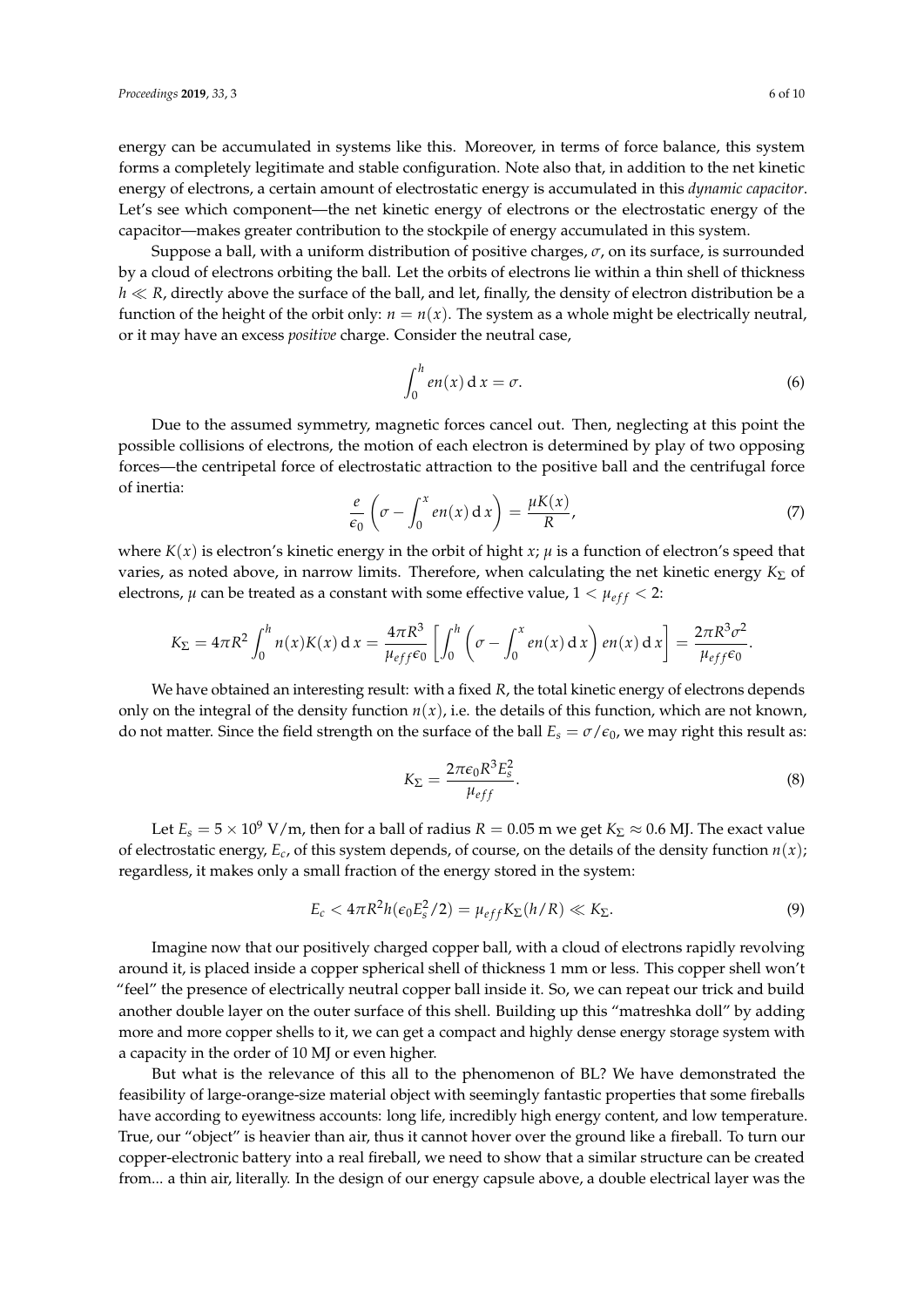key element, which we have imagined rather than built in practice, while double layer sheath is a real attribute of plasma. Moreover, this attribute is created naturally by plasma itself as a way of protection from the environment. So, the transition from an imaginary double layer on the surface of a copper ball to a natural double layer in the air shall not come as a miracle to us.

With the transition from a copper ball to a ball of air, we no longer have free electrons and lose the conductivity associated with them, so it seems that the entire construct is collapsing. However, in the air—especially, in thunderstorm conditions—a small count of free electrons is always present. We have seen earlier that, with each strike of a thunderbolt, a rapidly rising flux of magnetic induction takes place around the discharge channel, thereby creating an intense vortex field. Seed electrons, which happen to be in the area of this strong field, get accelerated to energies that might be high enough to cause an avalanche ionization. At the same time, electrons—in virtue of their greater mobility—gain quickly in tangential velocity, with a tendency to scatter in radial directions due to the combined action of centrifugal force of inertia and the Lorentz force, thus leaving behind the heavy and sluggish positive ions and creating a gap in the air in the form of a thin sheath. This peculiar *rupture* in the air *is* a relativistic double layer, with an almost perfect vacuum and high intensity electrostatic field between the oppositely charged layers. It is precisely this electrostatic field that prevents electrons from scattering and confines them to the double layer sheath. This mechanism will, most likely, lead to stratification, i.e. to formation not just one, but a set of nested sheaths.

The occasional collisions of electrons in the sheaths will result in continuous ejection of highly energetic electrons from the fireball at various angles. These eruptions may manifest themselves as tiny crackling flashes of electric discharge all over the surface of BL, which can account for the "boiling" ("hairy") appearance of fireball in eyewitness reports. Besides, the electron ejections result in fireball becoming periodically net positive then neutral by attracting electrons back from the surrounding air, which is quite consistent with the erratic and highly unpredictable motion of the fireball due to electromagnetic interaction with the earth at large and metal objects in particular.

#### **4. Schema for Creating BL in a Modestly Equipped Laboratory**

The above ideas of the mechanism of BL formation suggest a schema for generating fireballs in a lab. Basically, it is as follows. In a small volume of air, create a powerful flux of magnetic induction, which peaks in a matter of a few dozen microseconds. To implement it successfully, the schema must be fleshed out, of course, with a multitude of important details.

First and foremost, experiments shall be conducted in a vessel with an air rarefied to about 1 mbar. An avalanche ionization, which—according to our model—is a requisite for creating a fireball, is much easier to trigger in a rarefied air. If we succeed in creating relativistic double layers in a rarefied air, pressure in the vessel can be raised back to atmospheric by leaking air slowly into it.

The next detail is concerned with the shape of the vessel. A hollow torus with external and internal diameters of 25 and 5 cm, respectively, might be the right choice. By passing a powerful pulse of current through a toroidal coil with a few turns of a thick rod, tightly embracing the torus, one can hope to get a few fireballs at once. To keep the coil inductance low, the number of turns of the coil shall be restricted to six. The vessel is to be made of a transparent dielectric, so one can observe what is happening inside it. An alternative choice for the vessel is a spherical glass bulb, 10 cm in diameter.

Now on the details of pulse discharge, which is to simulate the lightning bolt. This can be achieved with special, heavy duty pulse capacitors of small inductance equipped with a remotely controlled spark gap. If the vessel of choice is a spherical bulb, we need two capacitors to be discharged synchronously via two horseshoe-like copper bars. The diameter of the horseshoe must be slightly less than the diameter of the bulb. The horseshoe bars shall be located in two vertical planes, parallel to each other, on opposite sides of the bulb in a symmetrical configuration, so that the centers of the horseshoes and the center of the spherical bulb lie on the same horizontal line, while the distance between the centers of the horseshoes is slightly larger than the diameter of the bulb.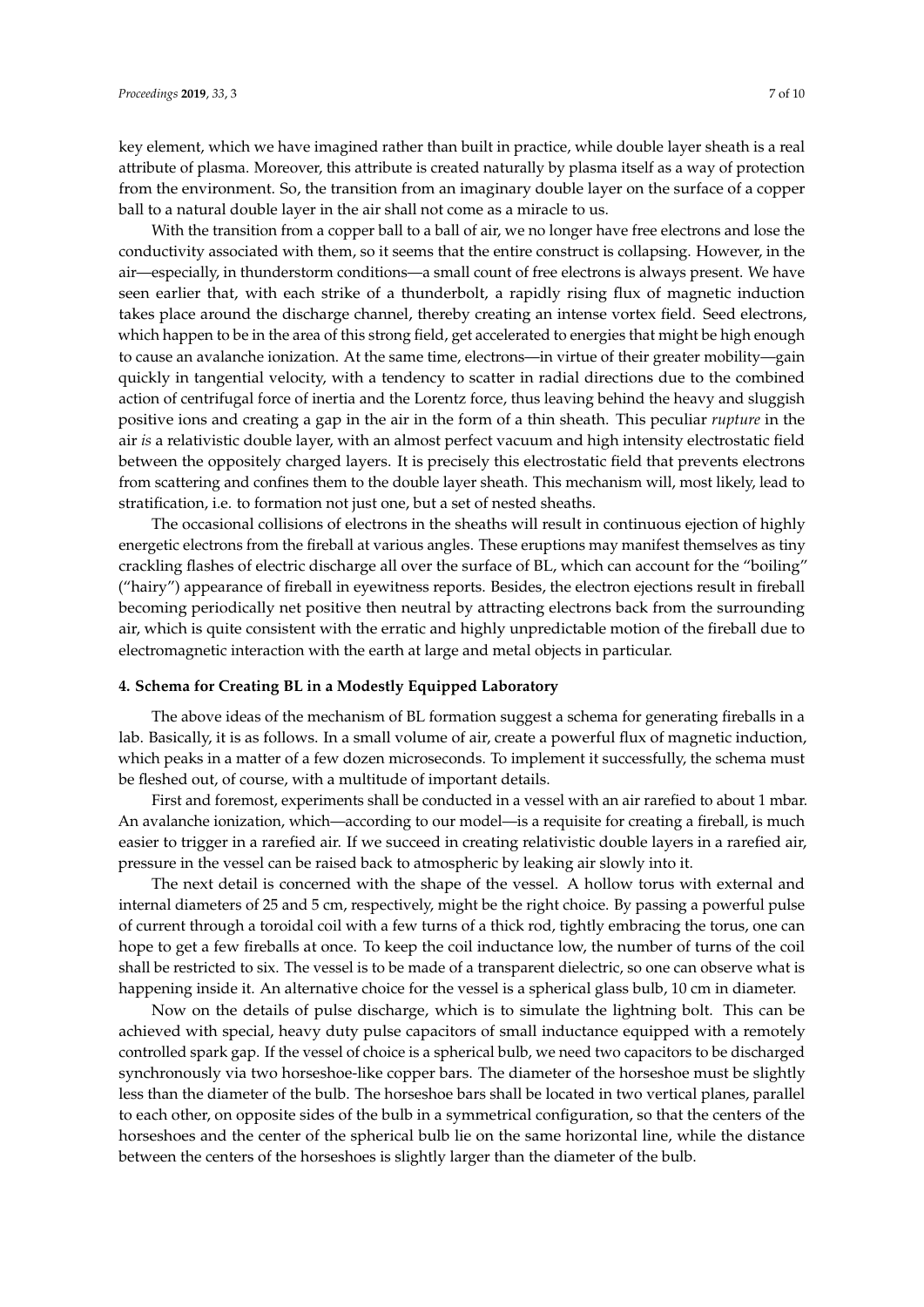The vortex electric field, generated by discharging pulse capacitors, shall be powerful enough to trigger avalanche ionization of the rarefied air inside the bulb. It is important to note here that artificially generated seed electrons might be required to facilitate the launch of the avalanche. Geometrical parameters of the configuration shall be adjusted in such a way that the radial component of the net force (i.e. centrifugal force plus Lorentz force), experienced by free electrons at the stage of current rise, is directed from the center of the bulb, and not to its center. This last condition is of paramount importance: it is this condition that makes creating a set of nested ruptures in the air possible, thereby forming relativistic double layer sheaths and restricting the motion of accelerated electrons in the confines of these sheaths.

#### **5. Microwave Oven and Synchrotron Radiation of BL**

Now we turn to another puzzling feature of BL, namely, the ability to melt or evaporate certain metal objects—gold jewelry, in particular—on its path. According to our model, BL is accompanied by a synchrotron radiation. What's the frequency range of this radiation? Synchrotron radiation is peaked on the frequency, which is associated with the cyclotron frequency, i.e. with  $\nu_0 = c/\pi D$ , as [\[5\]](#page-9-4)

$$
\nu_{max} = \frac{3\gamma^3 \nu_0}{2}, \text{ where } \gamma \equiv \frac{E}{m_0 c^2}.
$$
 (10)

As we have noted earlier, by the time fireball gets to casual observer's line of sight, its ultrarelativistic electrons lose part of the energy to synchrotron radiation, retaining at best a few dozen MeV per electron. Let *γ* vary in the range 1–100, i.e., the energy of electrons in the double layer sheath is in the 0.5–50 MeV range. Then, for a typical fireball of 10 cm in diameter,  $v_{max} = 1.43(10^9 - 10^{15})$  Hz. In other words, synchrotron radiation of BL is roughly in microwave to UV range. So, the assumption that BL is a source of X-rays, which is occasionally made in the literature, is most likely not correct.

Electromagnetic radiation in the microwave oven is of frequency 2.45 GHz and power around 1000 watts. These parameters correspond to that of synchrotron radiation from a fireball of small energy. This invites a curious question. What will happen if we put a metal object in a microwave oven? If BL emits electromagnetic radiation in the microwave range that is powerful enough to melt or evaporate parts of metal objects in an instant, then microwave oven should be able to do the same. With that thought in mind, I took three sewing needles 75 to 80 mm long each and attached them to a cardboard so that a triangle with small gaps at all three vertices is formed. I put all that on the rotating table of the microwave oven in my kitchen and turned it on for 10 s. Around the 7th second, a huge flame flared up and the cardboard caught fire. I turned off the oven as quickly as I could. The result of this experiment was that the sharp tip of one of the needles melted and turned into a ball in a fraction of a second. Thus, it seems that our understanding of the nature of BL can also account for the mysterious ability of fireballs to melt or evaporate parts of metal objects in a blink of an eye.

#### **6. Controlled Nuclear Fusion and BL**

Provided that we succeed in creating a fireball in a rarefied air inside a glass bulb of 10 cm in diameter, as described above, there is no reason why it cannot be done in a glass sphere of much larger diameter that is filled with heavy hydrogen gas  ${}^{2}H_{2}$  at atmospheric pressure or even higher. Then, the positive layer of each double layer sheath would be comprised of deuterium nuclei. We have seen above that ultrarelativistic electrons are the main carriers of energy in BL. Deuterium nuclei, which form the inner positive layers of the sheaths in this case, will also be accelerated by the vortex field, but to considerably lesser degree compared to the electrons, so, in percentage terms, they do not contribute much to the net energy of BL. However, there is a point of larger importance to be made here.

The charge particles, which make up the sheaths, move so fast that the sheaths are perceived as virtual walls: most of the molecules of heavy hydrogen are reflected by the sliding blows of sheath particles, while some of the molecules will penetrate into the "wall" and become targets for direct collisions with the highly energetic deuterons. Figuratively speaking, the two layers of each sheath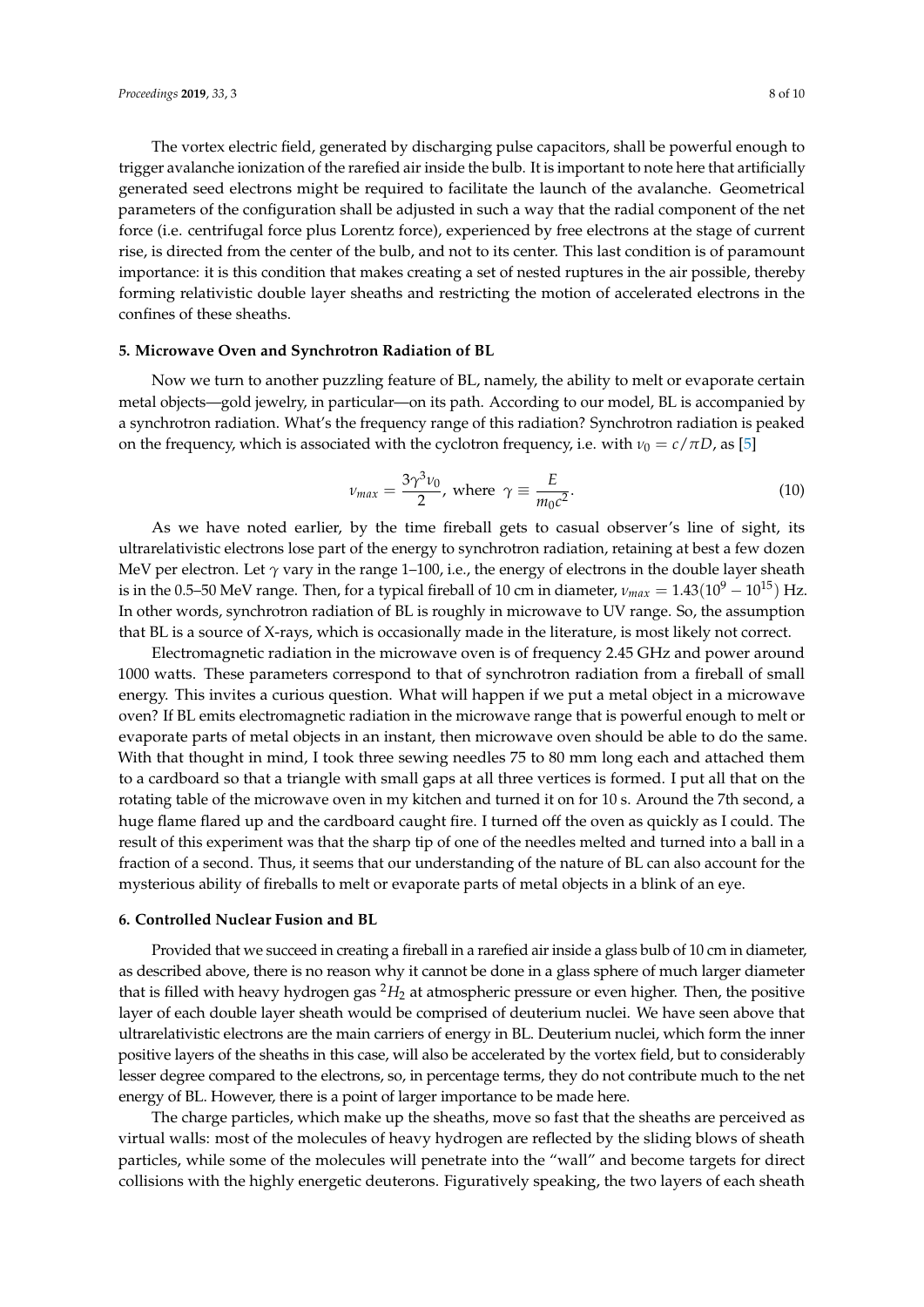act as millstones, which grind all the "grains" that end up between them. Now the question is: do the deuterons have enough energy to fuse with the nuclei of atoms of heavy hydrogen molecules that leak into the "wall" and become collision targets? To estimate the energy of deuterons in the sheath, substitute doubled proton mass for the electron mass in formula (2), which we have derived earlier for the energy of electrons accelerated by the vortex field. Let  $R = 0.35$  m,  $B<sub>a</sub> = 1.0$  T, then deuterons get accelerated to 0.73 MeV, while electrons—to 52 MeV.

These estimates are quite encouraging. Firstly, note that electrons stay well below the 100 MeV threshold, above which the losses to synchrotron radiation become unacceptably large. Secondly, the cross section for the two-channel fusion reaction,  ${}^2H + {}^2H \rightarrow {}^3He + n$ ;  ${}^2H + {}^2H \rightarrow {}^3H + p$ , with the energy of striking deuterons at 0.7 MeV is about 0.08 barn, i.e. 80% of its maximum possible value of 0.1 barn. Therefore, if the density of the "target" (which, obviously, grows proportionally with the density of the hydrogen gas, in which the double layer sheaths are immersed) is high enough, an intense fusion reaction is to be expected. In other words, we might have a *nuclear* fusion reactor here, which operates on principles that are quite different from those of the *thermonuclear* fusion reactor.

Is it feasible to control the process of nuclear fusion, which takes place in this reactor, and can it be an efficient source of energy? Time will tell.

#### **7. Discussion**

Aside from exotic forms of matter (Bose-Einstein condensate, antimatter, etc.), contemporary physics deals with four states of matter only: solid, liquid, gas, and plasma. If we take on faith the characteristic features of BL and the pattern of its motion according to eyewitness reports, the problem with BL is that identifying its substance with any of these four states of matter leads inexorably to violation of one or the other law of physics. This explains why the range of hypothesis underlying speculative models of this phenomenon (the number of which is, probably, way over one hundred by now) is extremely wide, starting from the assumption of optical illusion and all the way to suggestions that fireball is kind of a black hole.

In this study we have shown that the most inscrutable features of BL—including long life, incredibly high density of energy content, low temperature, and the ability to melt or evaporate metal objects—can be accounted for without violating any laws of nature, provided that the substance of BL is not merely a homogeneous, fully ionized gas, but rather an intricate structure comprised of ordinary air plus a number of nested sheaths, each of which is a double electrical layer with voltage drop in the order of 100 kV. The findings indicate that BL is a real phenomenon of nature beyond reasonable doubt, and solving this riddle is likely to have implications, the importance of which can hardly be overestimated. In particular, the possibility of fundamentally new way of looking at the problem of controlled nuclear fusion is noted.

The working hypotheses for the mechanism of BL formation is electromagnetic induction in the wake of a powerful thunderbolt discharge. The future research shall be concentrated on attempts to produce BL in a lab. A fairly detailed experimental schema for carrying out this task in a modestly equipped laboratory has been outlined.

**Funding:** This research received no external funding.

**Conflicts of Interest:** The author declares no conflict of interest.

#### **Abbreviations**

The following abbreviations are used in this manuscript:

BL ball lightning